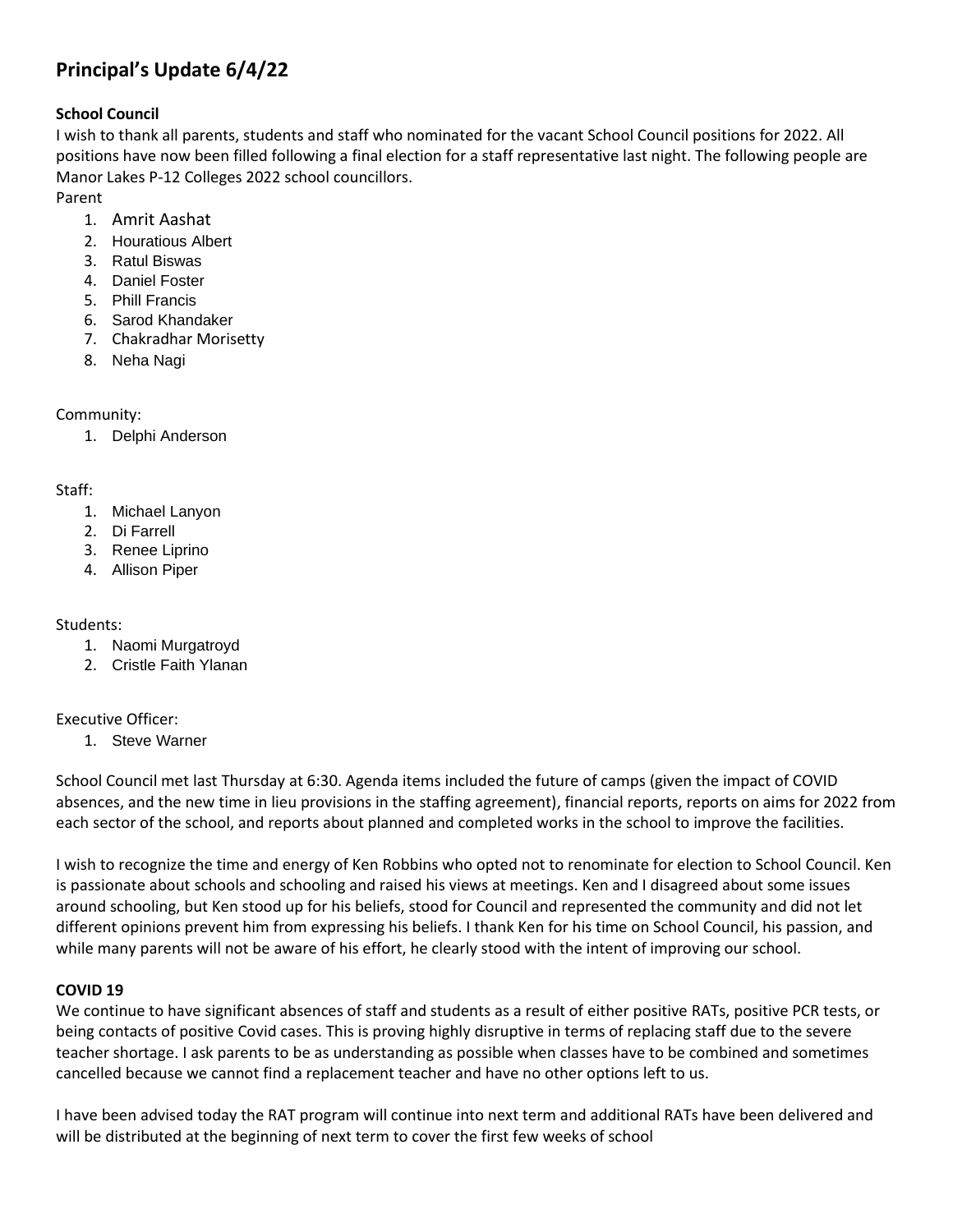COVID safe practices will continue in place until we are informed of any changes by the Department of Health and/or Department of Education.

## **Staffing**

As referred to above, it is very difficult to attract new staff to the school because of a statewide shortage of teaching staff. We continue to advertise, and we continue to pick up staff. However, this is often undermined by our current teaching staff picking up promotions and positions closer to home.

## **Last Day of Term 1**

Next Friday, 8/4, is our final day of term 1. School will finish at 1.30pm. Parents of younger children in particular should pack a recess snack, but there will not be a scheduled lunch eating time.

School resumes on Tuesday 26/4 following the ANZAC Day Public Holiday.

I wish all families a safe, and if possible, a restful, or full holiday period. I also look forward to students returning to school after the holiday period.

## **Student Behaviour**

Staff and leadership are working with situation of deteriorated student behaviour since the return to school. This issue is shared by all schools and at a meeting with the local secondary principals, our numbers of suspensions was in the middle and suspensions per capita were in the bottom half.

We have identified in particular that vaping is becoming a growing issue with a number of students. The number of students engaged in this behaviour seems large however as a proportion of our enrolment, it is small, but still significant. Parents are requested to assist by taking a positive stance with their children regarding illegal substances being brought to school and working with school if a child is identified as having either brought a Vape to school or used a vape at school.

Many of the other behavioural issues stem from social media use; inappropriate comments are posted between students which frequently descend into abuse and threats; and accessing inappropriate sites or images and sharing them. Parents should be monitoring their child's use of social media and ensure that children are following guidelines about accessing age-appropriate material, using sites that are relevant to the recommended age and while online they behave in a way that does not bring repercussions from other users.

## **School Oval Works**

Parents may have noted the works taking place on our school oval. These are a result of a joint agreement signed between the School Council, Department of Education and the City of Wyndham four years ago. Under the terms of this agreement, the school has full use of the oval during school day and community groups on the weekends and outside school hours. The school has the right to book the oval outside school hours for events and activities in advance. The community groups expected to use the oval include, junior football and cricket clubs, community sporting clubs and other activities suitable for an oval area.

School Council has joint control of the Oval, and if the behaviours of outside users are inappropriate, we will be working with Wyndham Council to change the hire arrangements.

The works underway include: new irrigation, light towers, re-grading of the Oval, drainage works, football goals new cricket pitch, and cricket nets. It will be proposed that School Council approve security fencing the remainder of the Oval and when the works are completed, (term four this year), the primary school students will be able to access it as an additional play space.